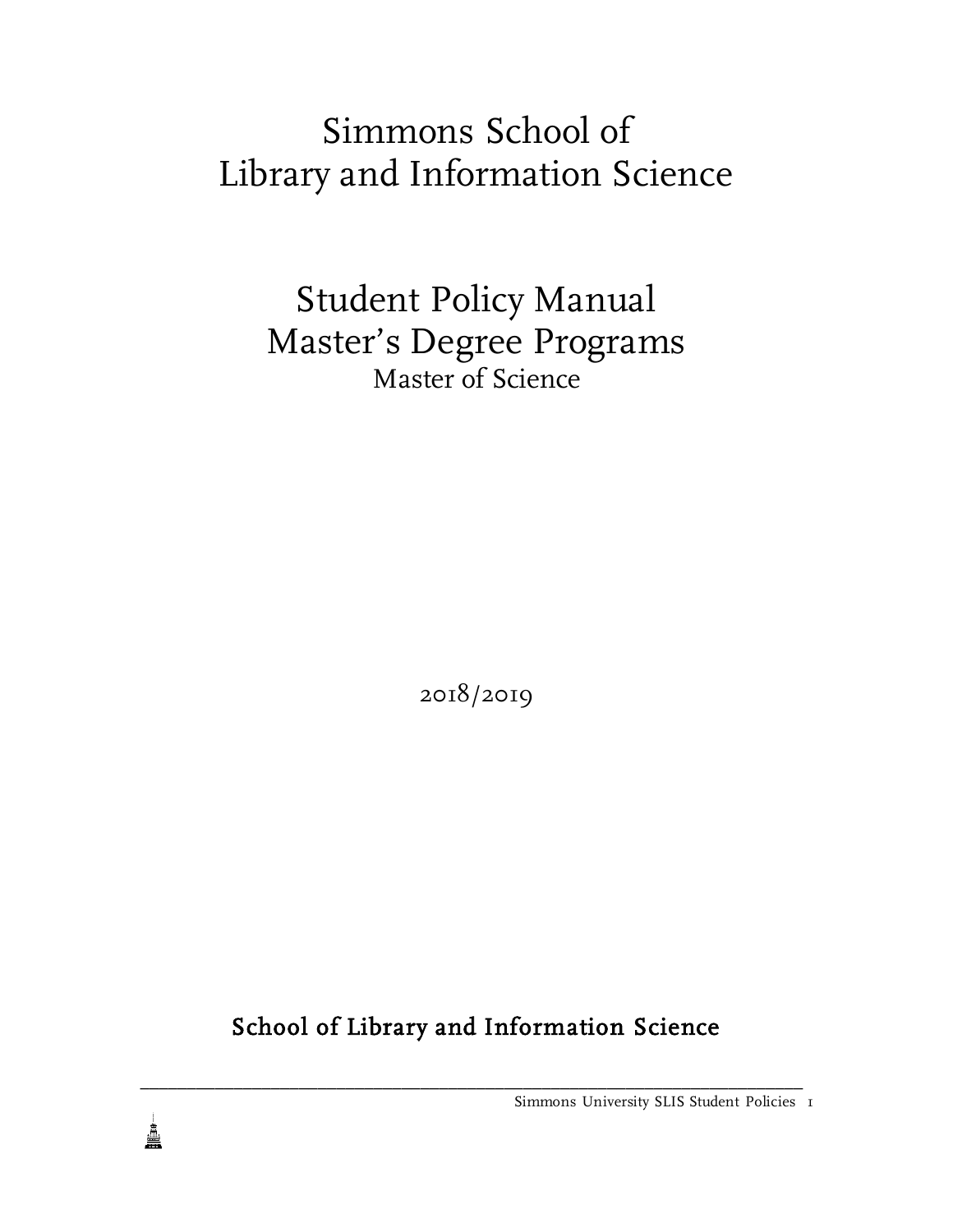# Student Policy Manual

| S 1.14.01 Decoupling the dual degrees of the Master of Science in Library and |  |
|-------------------------------------------------------------------------------|--|
|                                                                               |  |
|                                                                               |  |
|                                                                               |  |
|                                                                               |  |
|                                                                               |  |
|                                                                               |  |
|                                                                               |  |
|                                                                               |  |
|                                                                               |  |
|                                                                               |  |
|                                                                               |  |
|                                                                               |  |
| S 1.18.02 Eligibility Requirements for Independent Study12                    |  |
|                                                                               |  |
|                                                                               |  |
|                                                                               |  |
|                                                                               |  |

 $\begin{array}{c}\n\downarrow \\
\downarrow \\
\downarrow\n\end{array}$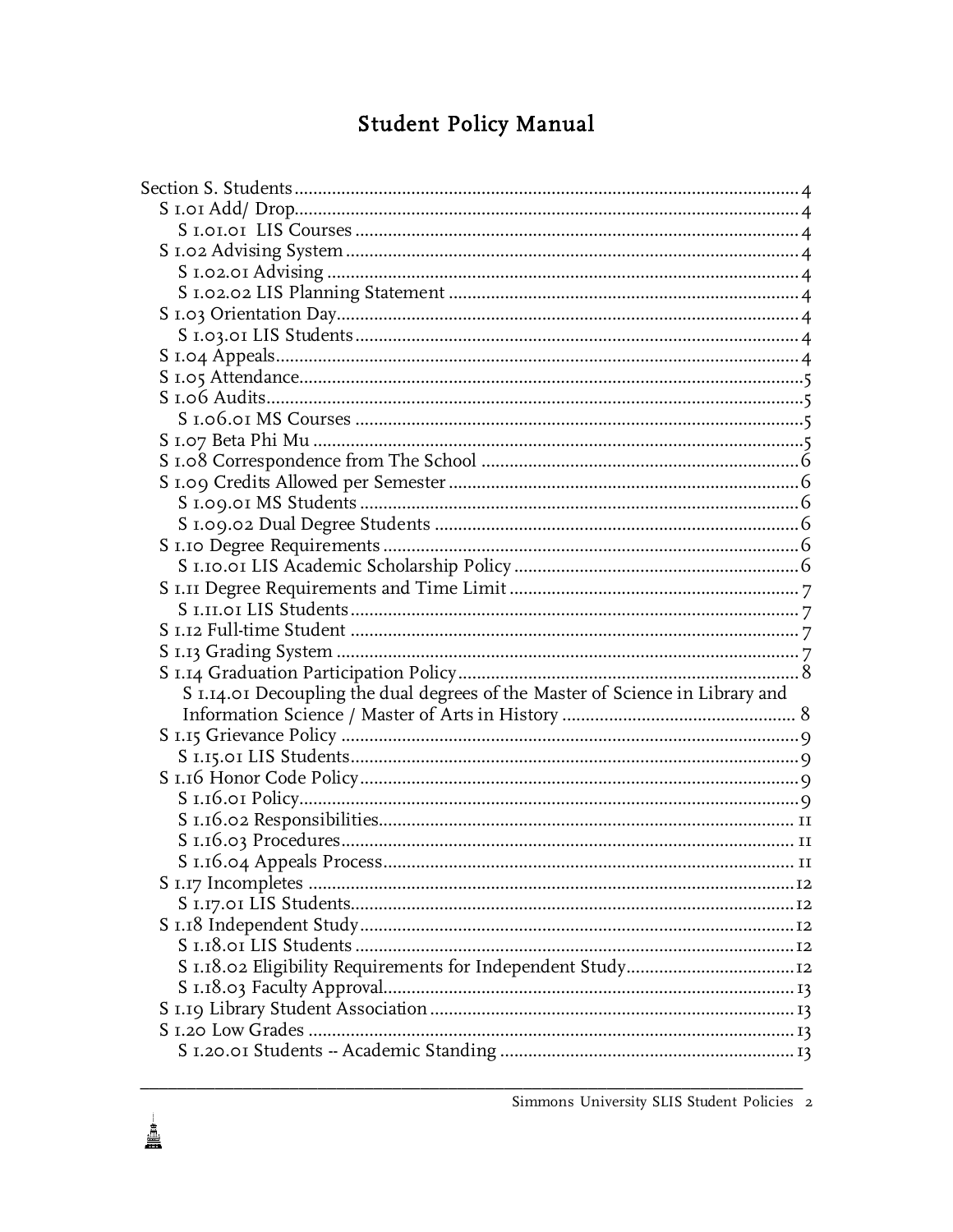| S 1.21.05 Those interested in professional development but not the degree14 |  |
|-----------------------------------------------------------------------------|--|
|                                                                             |  |
|                                                                             |  |
|                                                                             |  |
|                                                                             |  |
|                                                                             |  |
|                                                                             |  |
|                                                                             |  |
|                                                                             |  |
|                                                                             |  |
|                                                                             |  |
|                                                                             |  |
|                                                                             |  |
|                                                                             |  |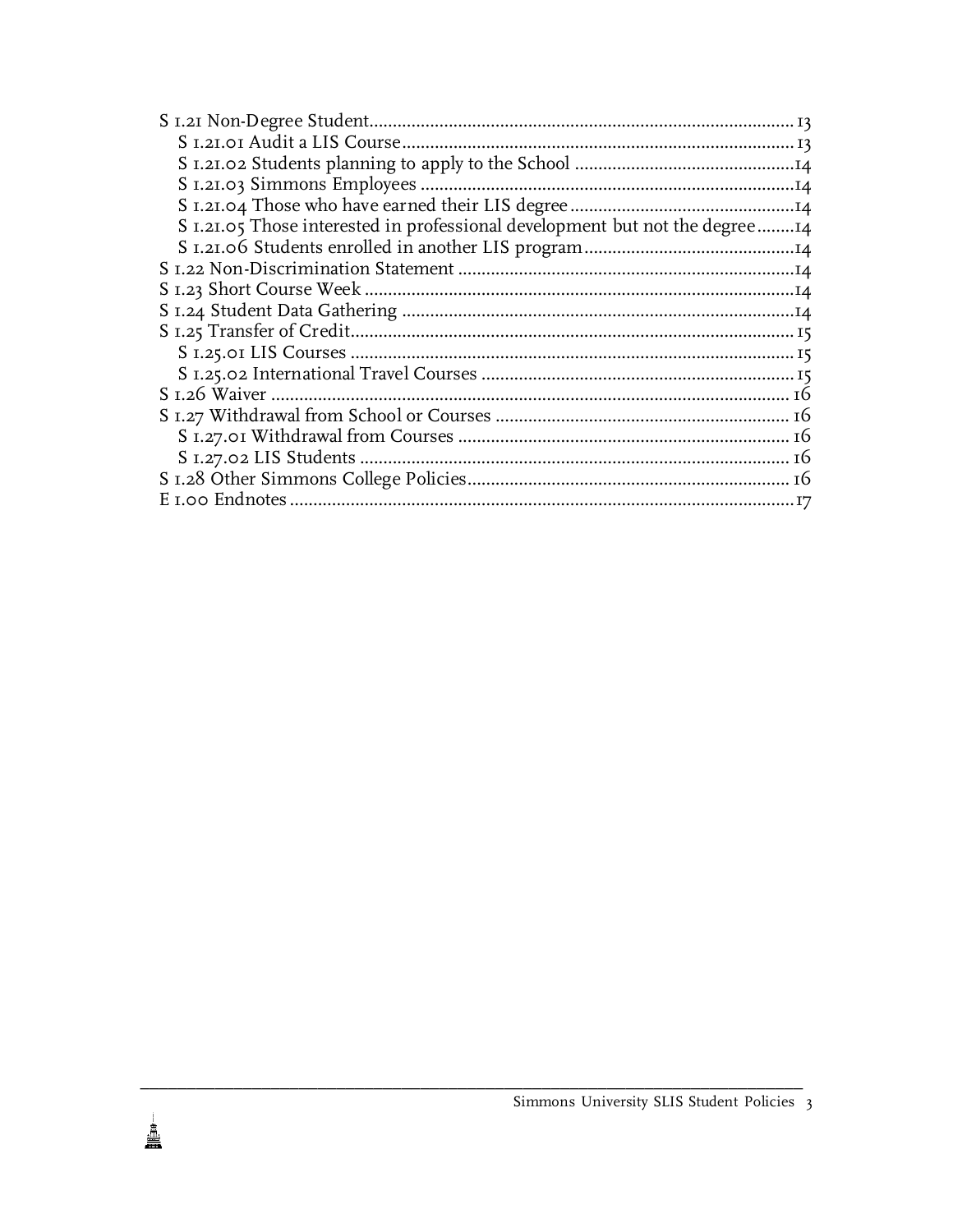# Section S. Students

# S 1.01 Add/ Drop

#### S 1.01.01 LIS Courses

MS students are permitted to add and drop courses without financial penalty prior to the second class meeting, provided that the change does not result in an increased or reduced course load. A student may add up to four courses in a fall or spring term and two courses in a summer term. No student may enroll in a course after the second class meeting has occurred; however, a student may withdraw from a course without academic penalty at any time prior to its last scheduled meeting.

### S 1.02 Advising System

#### S 1.02.01 Advising

New students are assigned a faculty advisor, and required to meet with the advisor during their first semester in attendance to outline a program of study. Periodic consultations with advisors are also recommended.

#### S 1.02.02 LIS Program Planning Statement

MS students are required to meet with their faculty advisors prior to or during their first semester of study to outline a program of study. This academic program of study is recorded on the student's LIS planning statement, which should be submitted to the Student Services Center when completed and signed by the student and faculty advisor.

Advisees may change advisors as their professional needs change in the program at any time during their academic experience. A Change of Advisor form can be obtained from the Student Services Center; the form must be signed by the student and the new faculty advisor, and returned to the Student Services Center.

### S 1.03 Welcome Day

A Welcome Day is held each Fall and Spring semester for new students.

#### S 1.03.01 LIS Students

For MS students, Welcome Day involves an introduction to the School and individual programs, lunch, a tour of the library, and Technology workshops. Details are posted on the Welcome Day website.

# S 1.04 Appeals

鼻<br>睾

The exclusion of a student from the program may be appealed to the Director in writing within 7 days after receipt of the dismissal letter. The Director will only consider an appeal when new evidence is presented regarding the circumstances that led to the exclusion. When the Director does consider an appeal, the student will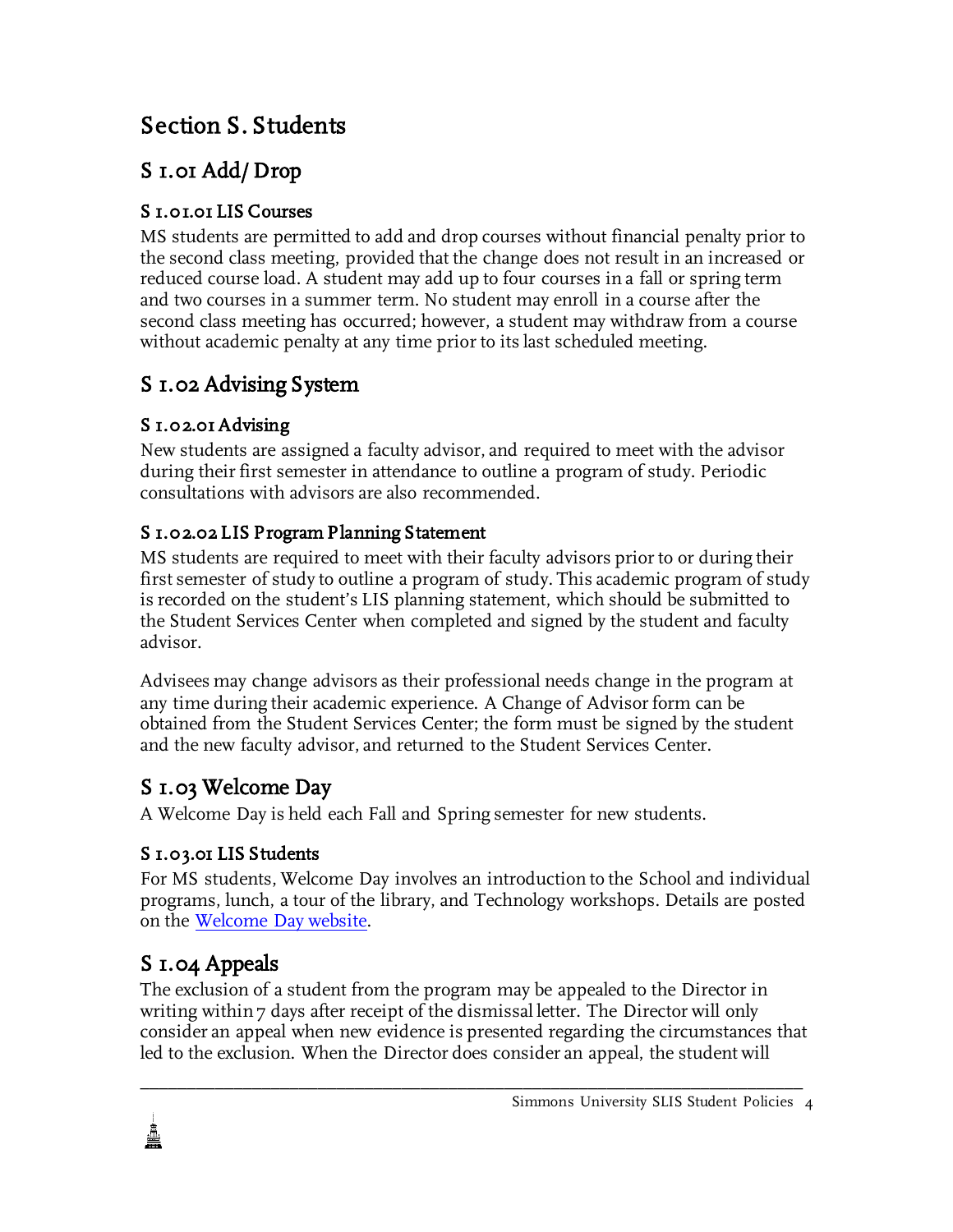receive a decision in writing within two weeks after the appeal is received by the Director.

# S 1.05 Attendance

Attendance in classes is the sole responsibility of the individual student, with the understanding that each faculty member formulates an attendance policy and communicates it to students at the outset of each course. An attendance policy will include a clear statement of the instructor's expectations with respect to attendance and participation in class meetings, as well as a general indication of the extent to which attendance and participation may influence the overall evaluation of student performance.

In formulating an attendance policy, instructors are encouraged to seek the advice of the Director, other faculty colleagues, or the Assistant Dean for Academic Support. It is appropriate for members of the faculty to seek assistance of the Assistant Dean for Academic Support in relation to individual problems of attendance.

Students who are registered with the Office of Disability Services, and who will need accommodations around attendance, are encouraged to meet with the Office of Disability Services and the instructor during the first two weeks of the semester.<sup>i</sup>

# S 1.06 Audits

### S 1.06.01 MS Courses

Current MS students can audit a thirteenth course during their last semester. Students are allowed to audit only one course, and this option is available to them only in the final semester before they graduate. Students must discuss with the instructor in advance the appropriateness of auditing the course. Students are to contact the Student Services Center when planning on auditing a course in their last semester. An email to consent@simmons.edu by either the faculty member or the Assistant Dean for Academic Support will generate the appropriate billing. The auditing student's level of participation in a course will be determined by the instructor of that course. Students will receive no grade and no credit for the audit.

Students may not audit an online course. Also, MS students cannot audit Children's Literature courses.

### S 1.06.02 Informal Audits

Graduate students currently enrolled at the School are not allowed to audit courses informally.

# S 1.07 Beta Phi Mu

ė,

The Beta Beta Chapter of Beta Phi Mu, an International Library and Information Studies Society, was established on April 18, 1973 at Simmons University. This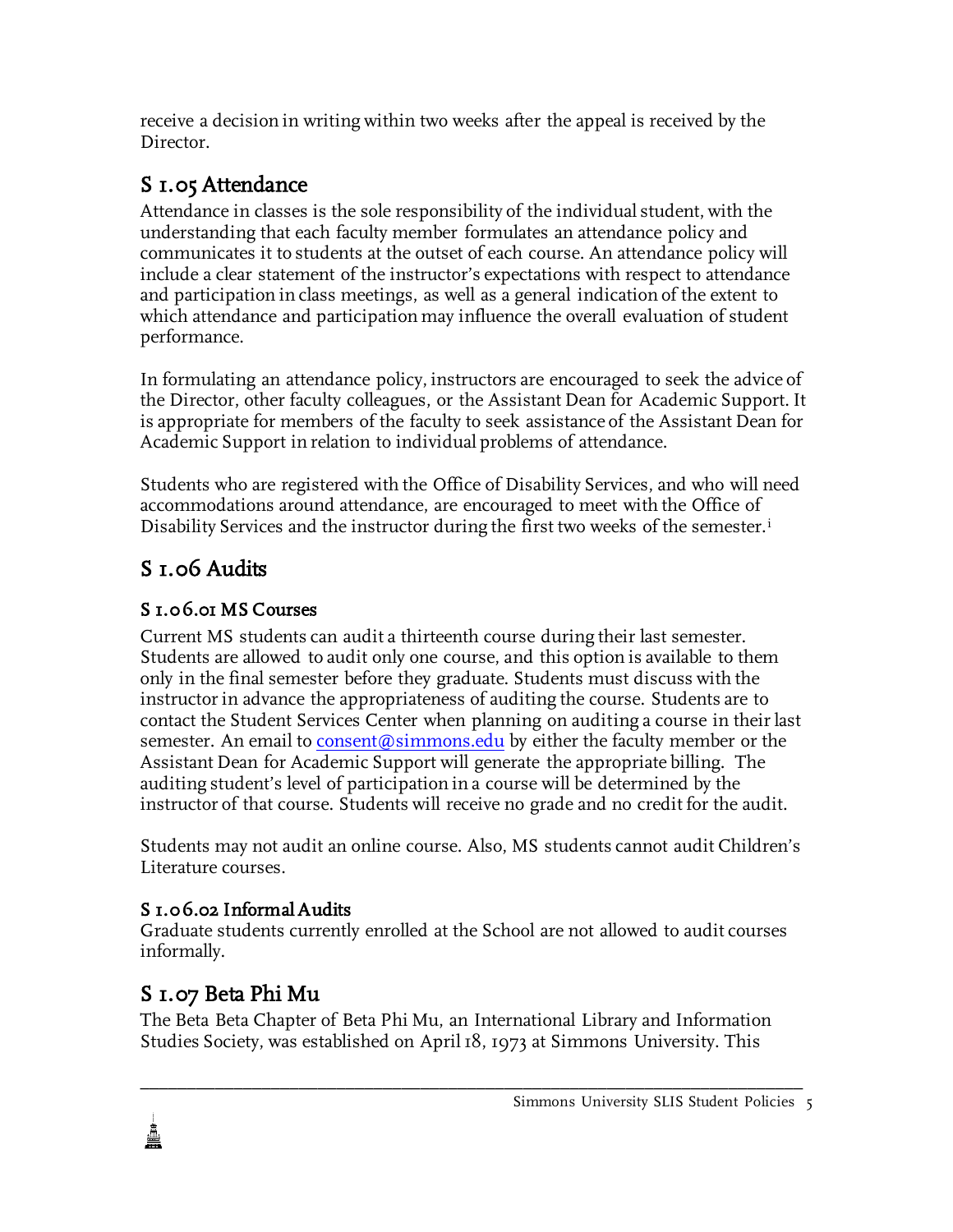chapter gives recognition to graduating students who achieve a 3.75 cumulative grade point average at the School. The total number of eligible candidates shall comprise no more than 35% of any graduating class. Membership is by invitation only and there is no time limit on the acceptance of an invitation into the society.

Those students who qualify for election are invited by the faculty to join the Beta Beta Chapter of Beta Phi Mu each spring.ii

# S 1.08 Correspondence from The School

Students must activate and maintain a Simmons University email account. Simmons uses Google Apps for Education as its platform for email, calendars, shared documents, etc. All school related correspondence will take place only through Simmons email, which can be accessed at http://gmail.simmons.edu. Simmons email can be forwarded to a personal email address, but it is the student's responsibility to make certain that Simmons email is checked regularly year round (including summer). Students can read more about Google Apps, including support and FAQs, at this web site: http://googleapps.simmons.edu/gmail.

# S 1.09 Credits Allowed per Semester

#### S 1.09.01 MS Students

MS students may register for no more than 12 credits during the fall or spring terms. During the spring term, this total includes any short courses during the March spring break; students may register for no more than 6 credits during the six-week summer session. Students may register for no more than 3 credits during a short course week in any term.

#### S 1.09.02 Dual Degree Students

Students in either the dual degree programs of Archives Management/History or Library Science/Children's Literature should consult with their faculty advisors about exceptions.

### S 1.10 Degree Requirements

#### S 1.10.01 LIS Academic Scholarship Policy

Beginning with the fall 2013, a student in the Master of Science degree program must maintain a grade point average of at least 3.0 (B). In order to qualify for the degree, students must complete 36 credit hours, including the following core courses:

- LIS 415: Information Organization
- LIS 407: Reference/Information Services
- One course from the Technology Suite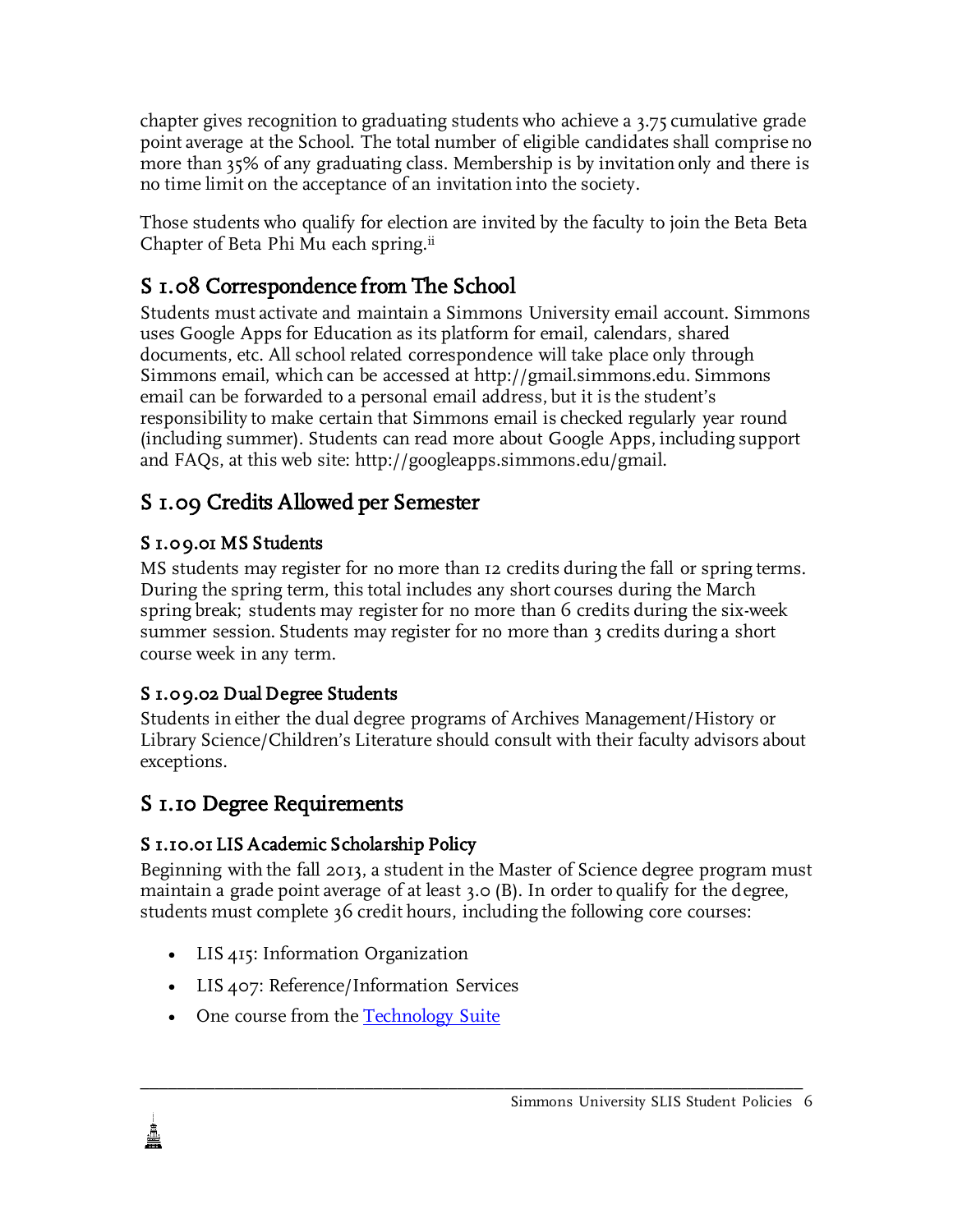Students who entered the program prior to fall 2013 must complete 36 credit hours to qualify for the Master of Science degree, including the following core courses:

- LIS 403 Evaluation of Information Services
- LIS 404 Principles of Management
- LIS 407 Reference/Information Services
- LIS 415 Information Organization
- LIS 488 Technology for Information Professionals

Descriptions for all of the above courses are available at http://internal.simmons.edu/students/slis/current/courses/course-descriptions

Students who fail to meet the above grade point average requirement will not ordinarily be considered for exclusion from the School until they have completed at least 12 semester hours. It is understood, however, that the student's connection with the University may be terminated whenever, in the judgment of the faculty, the student fails to show sufficient scholarship.

### S 1.11 Degree Requirements and Time Limit

#### S 1.11.01 LIS Students

LIS students must complete requirements for the Master of Science degree within six years of their initial matriculation. The Assistant Dean for Academic Support, in consultation with the Director, has the authority to make exceptions to the six-year time limit up to one academic year.<sup>iii</sup>

### S 1.12 Full-time Student

The federal definition of full-time status for Simmons University is 10 credits and 5 credits for half-time student status.iv

### S 1.13 Grading System

The following grades, with corresponding numerical valuations, are used to evaluate academic achievement:

| $C = 2.00$  |
|-------------|
| $C = 1.67$  |
| $D+ = 1.33$ |
| $D = I.00$  |
| $D = 0.67$  |
| $F = 0.00$  |
|             |

Grades will be posted to the student's AARC account at the end of the semester. Any errors or inquiries regarding grades should be referred to the Office of the Registrar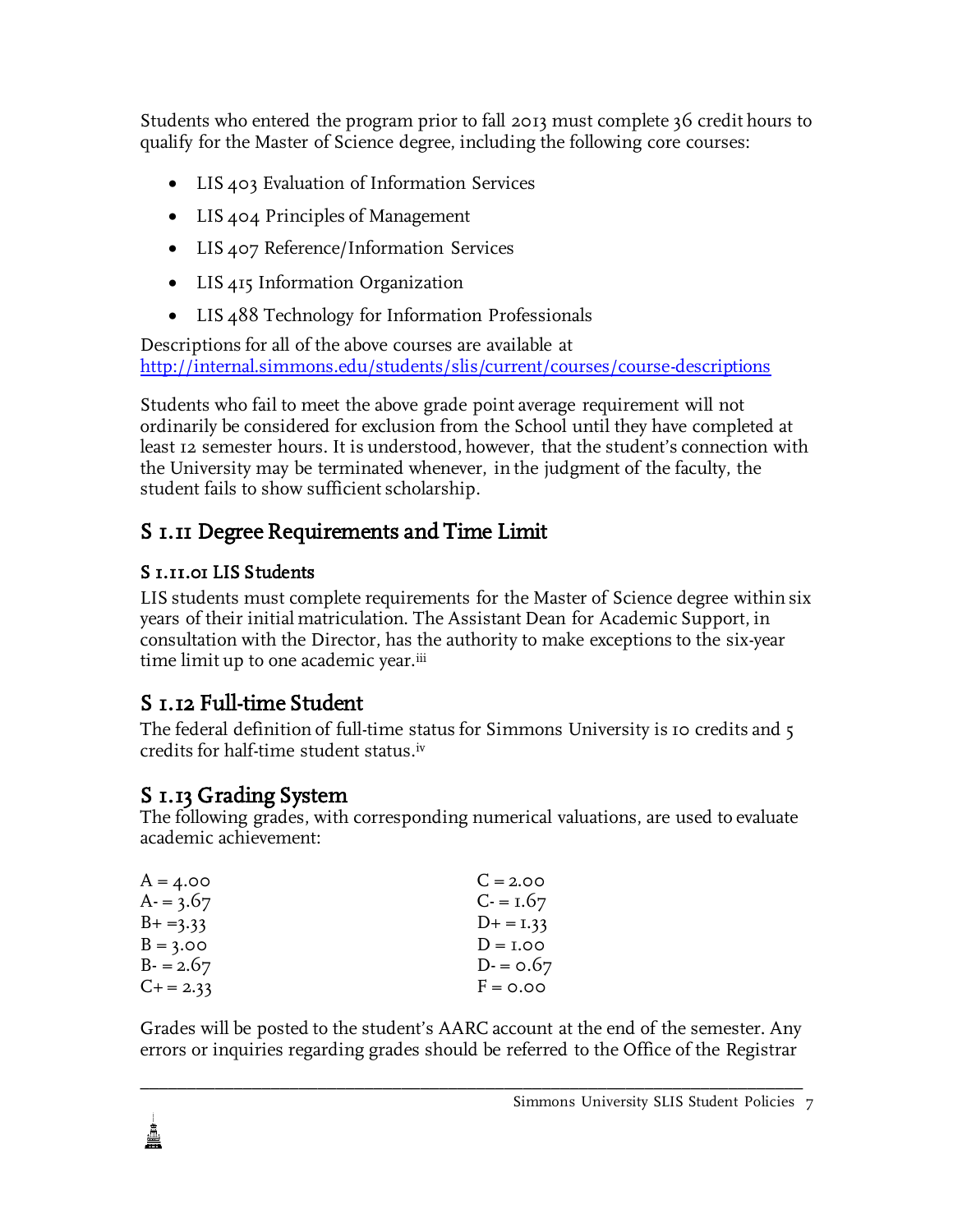in person or by calling (617) 521-2111. Grades cannot be obtained from the School administrative office or the Student Services Center at any time. If a grade is needed for reimbursement purposes prior to receipt of your official report, the student may ask the instructor.

### S 1.14 Graduation Participation Policy

Students who have completed all degree requirements from the previous graduations of August and January are invited to participate in the upcoming May Commencement Ceremony.

Students who can demonstrate that they will complete their final courses in the upcoming summer session may petition to walk in the May commencement.

Dual degree students in the Archives Management / History program or Library Science / Children's Literature must complete all requirements in both degree programs in order to be conferred the dual degrees.

Students must file a Petition to Graduate with the Student Services Center.

#### S 1.14.01 Decoupling the dual degrees of the Master of Science in Library and Information Science / Master of Arts in History

Dual Degree Students in the Archives / History program, who have completed all degree requirements for the Masters of Science in Library and Information Science but not the Master of Arts in History, are able to be awarded the Master of Science degree while retaining their status as graduate students in the remaining degree program.

Decoupling is considered to be a separate process from withdrawing from a program. Students who withdraw from a program are required to reapply to that program if they would like to complete it but Dual Degree Archive / History students who decouple may receive each degree at separate times if they complete the degree requirements but still remain in the Dual Degree program until they have completed both degrees.

In order to satisfy the Library and Information Science degree, students must complete 33 credits in the LIS program, plus HIST 597 Historical Methods and Research, for a total of 37 credits. For the History degree, students must complete the 24 credits, including program requirements outlined by the History Department for the degree.

The policy already in place for students who, enrolled in the Library and Information Science program decide to pursue the dual degree still applies; that student must apply to the History program separately.

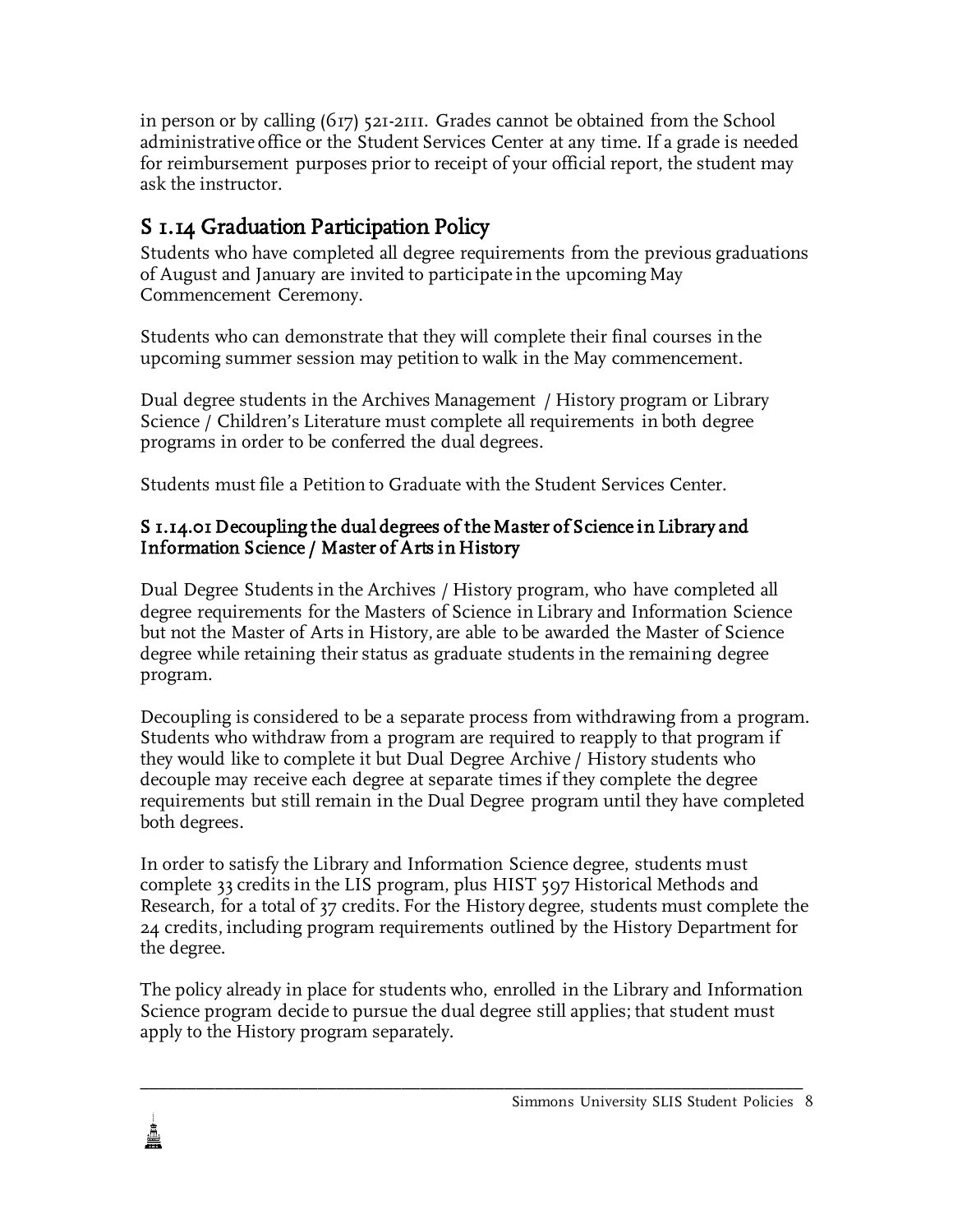Both co-directors (advisors) must sign a form to agree to this decoupling of the dual degrees and the form should be filed for administrative purposes with the Student Services Center at SLIS and the Registrar's office. The student is then able to petition for single degree graduation.

There is no financial implication for the decoupling of the two degrees but it is the student's responsibility to discuss financial obligations with their Student Financial Advisor.

Decoupling degrees encompasses the following guidelines:

- Students enrolled in a dual degree program and have completed the requirements for one degree but not the other are eligible to "decouple" the dual degree program;
- Students who "decouple" receive the degree for the program completed and remain enrolled in the other program under the same requirements as those required by the dual degree program (e.g., 33 credits in LIS and HIST 597; 24 credits in History including 4 for HIST 597, Collective Memory or Sites of History, and a Thesis);
- Students are under the same financial guidelines regarding tuition for the dual degree Archives / History program whether they have "decoupled" (e.g., completed one degree's requirements and received the degree for one program or have not;
- Students must petition to "decouple" their program in order to facilitate tracking in terms of tuition and degree requirements. Students are admitted to both degree programs and are subject to dual degree requirements rather than independent degree requirements, regardless of whether they decouple or not.

# S 1.15 Grievance Policy

#### S 1.15.01 LIS Students

An LIS student with a grievance regarding their final grade for a course should first discuss the grievance with the instructor. If issues are not resolved, the matter is to be brought to the Assistant Dean of Academic Support, who takes it to the Director for resolution. The Assistant Dean may consult with the instructor.

# S 1.16 Honor Code Policy

### S 1.16.01 Policy

Students are expected to conduct themselves in a way that is consistent with University policies and in a manner appropriate with the University's mission as an educational institution. The University Corporation retains authority over the granting of degrees and the disciplining of students at the University. In academic

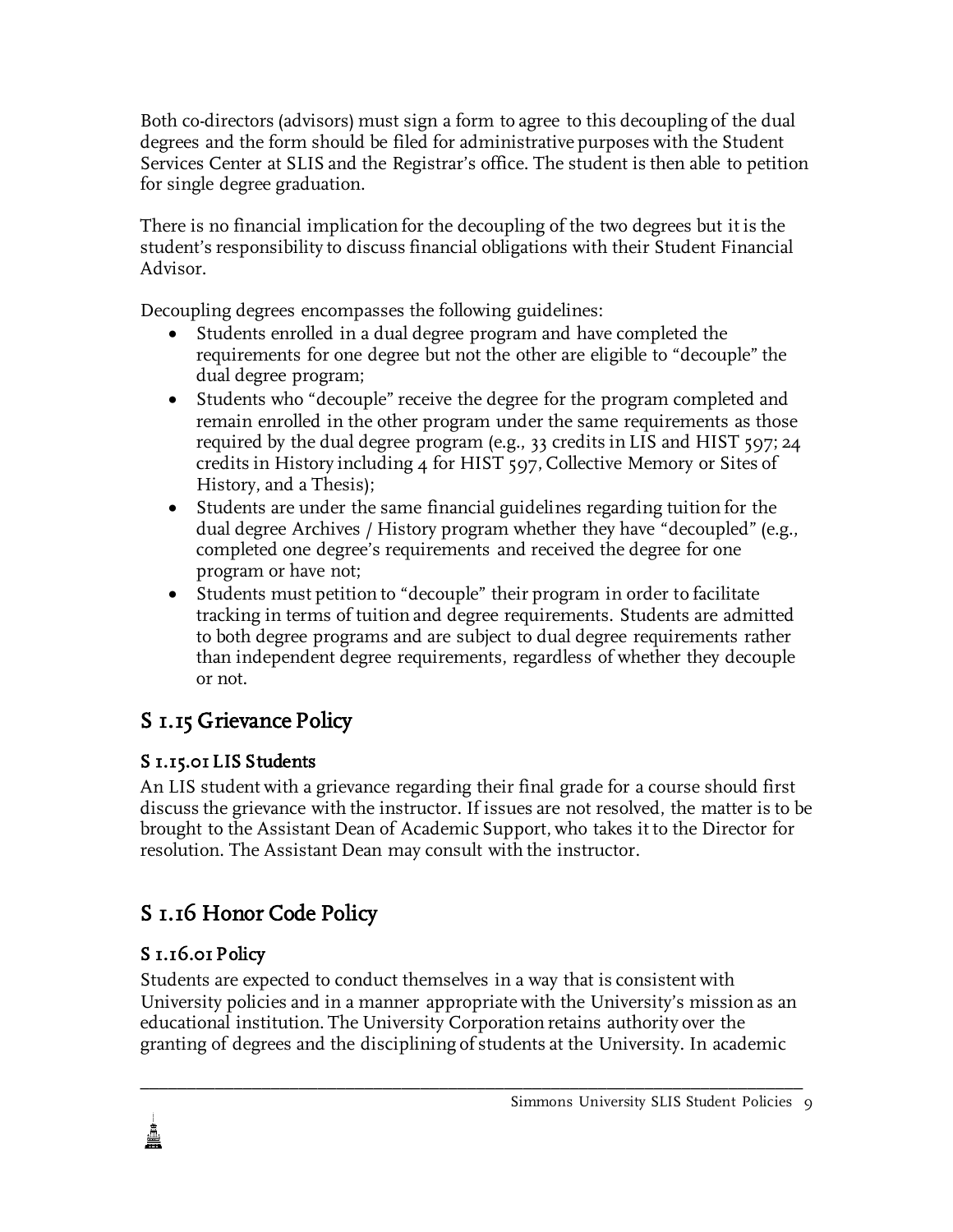matters, mutual responsibility between instructors and students requires cooperation and trust in maintaining the details and spirit of an honor system. This insures that a high level of integrity and honesty will be maintained within the academic programs.

The following are the major violations of the Honor System:

- Cheating: Copying others' works, collaborating with others without authorization, using crib notes or other unauthorized source materials during examinations, accessing and using others' computer files without authorization, and violating other specific regulations of the instructor.
- Plagiarism: Intentionally or unintentionally using someone else's words, works, thoughts, or expression of ideas without giving proper credit. When a source is not cited, it is assumed that the words, works, thoughts, or ideas are the sole product of the author, i.e., the student. Plagiarism includes handing in as one's own work a paper on which a student has received extensive aid in substance and/or structure without acknowledging that help, as well as using one paper for more than one course without authorization to do so. Material used from outside readings, references, or the like, must be noted using footnotes, endnotes, or whatever notation devices are appropriate for the field of study. Direct quotations must be differentiated from text using quotation marks or by indenting and single spacing.

Other violations to the Honor System include:

≞

- Misusing library and technology resources (including computer hardware and software), e.g., mutilating, stealing, deliberately misshelving, concealing or defacing, as in marking, underlining, highlighting, as well as unauthorized reconfiguration of software programs.
- Illegally duplicating software or violating software licensing agreements. Software license agreements prevent the duplication of any software application which an individual does not personally own. This excludes public domain software (shareware or freeware).
- Violating copyright law (Title 17, United States Code, Section 101, et seq.). Students should pay particular attention to section 107 which allows photocopying of copyrighted materials under the guidelines of "fair use" and to section 108, which describes some of the photocopying regulations in academic libraries. (See http://www.simmons.edu/library/about/policies/index.php for the introduction to the Simmons University Copyright Policy. While the policy is directed at employees of Simmons University, the School expects all students to adhere to it as well.)

All new students are required to read the Honor Code and are expected to abide by it.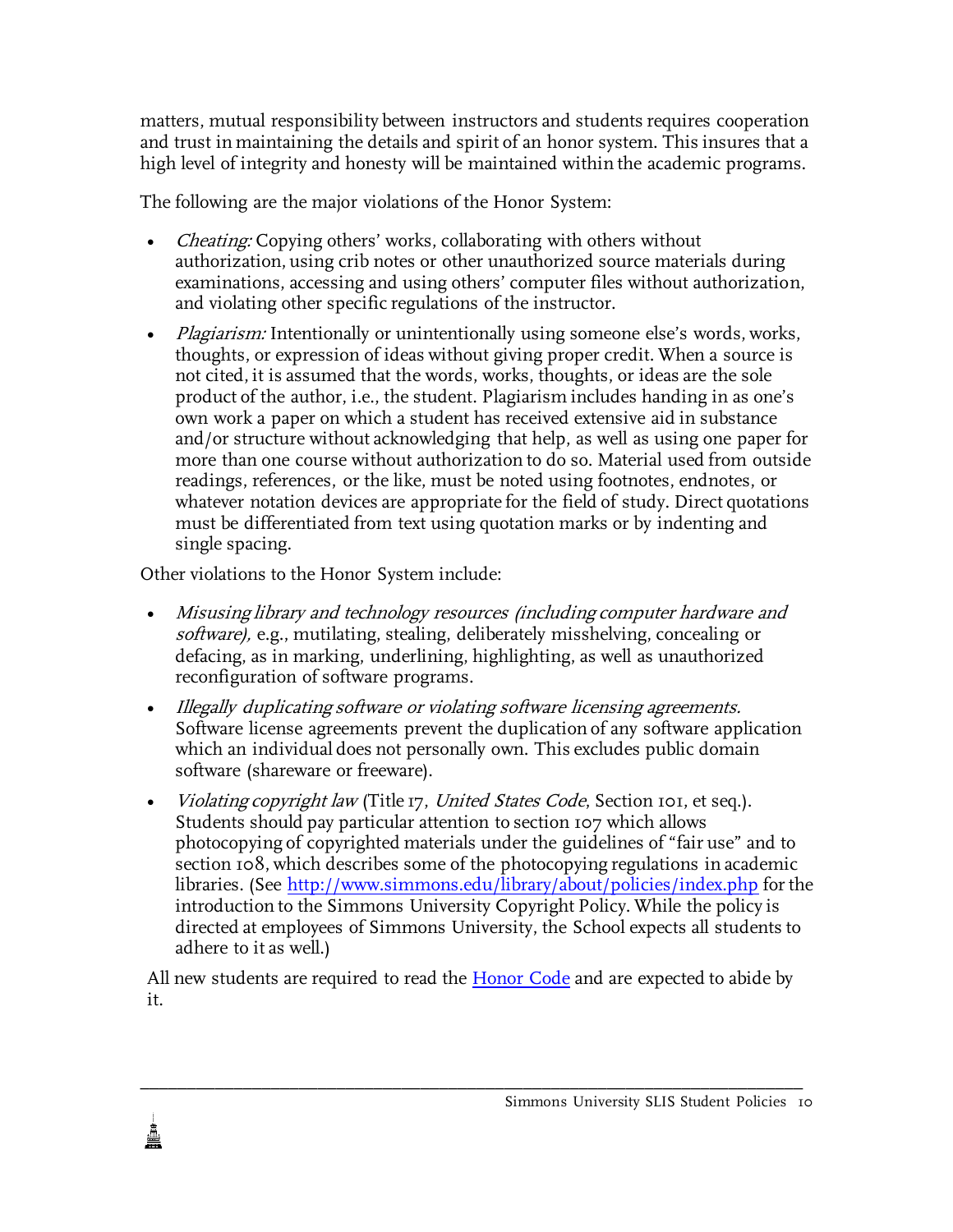#### S 1.16.02 Responsibilities

By enrolling in Simmons University, each student pledges to uphold the Honor System. In addition, students are responsible for upholding the ethical professional standards of their programs. Students must try to ensure that others in the community also act honorably.

Instructors are responsible for defining and explaining the Honor System at the beginning of each semester, and for explaining standards of conduct as they relate to cheating and plagiarism in that course, including specifically: time limits, use of reference materials, and applicability of the Honor System to special projects or cooperatively assigned student tasks. In addition, instructors are expected to provide those conditions and expectations for tests and papers to which the Honor System applies.

Students are expected to adhere to the spirit of the Honor System, even when not presented with a direct rule. If there is a question as to whether an action or behavior will meet the Honor System's standards, students should consult with their advisor, the faculty members, or the Assistant Dean for Academic Support.

#### S 1.16.03 Procedures

Any student violating the Honor System is responsible for reporting the violation immediately to the course instructor. In addition, a student who observes another student violating the Honor System is obliged to inform the student in violation and to urge that student to report the violation to the faculty member. The observing student is encouraged to report the case to the program director if no action is taken by the offending student.

A faculty member suspecting a student of violating the Honor System is encouraged to discuss the matter with the student. If the issue is not resolved at that level, the incident should be reported to the Director, who will attempt to resolve the situation in consultation with the instructor and the student.

#### S 1.16.04 Appeals Process

If the decision of the Director does not resolve the violation issue, the Director will refer the issue to the faculty as a whole for ethical, behavioral and conduct violations not deemed appropriate for the University's Honor Board. Actions deemed appropriate by the voting faculty will be taken at that time. All such faculty decisions are confidential. The Director may forward academic dishonesty cases to the Simmons University Honor Board when deemed appropriate.

"Honor System Case Pending" will be noted on the transcript of any student who has a case pending. If the student is found not to be in violation of the Honor System, any notations regarding an Honor System violation will be removed; the transcript of a student found in violation of the Honor System will not note a violation of the

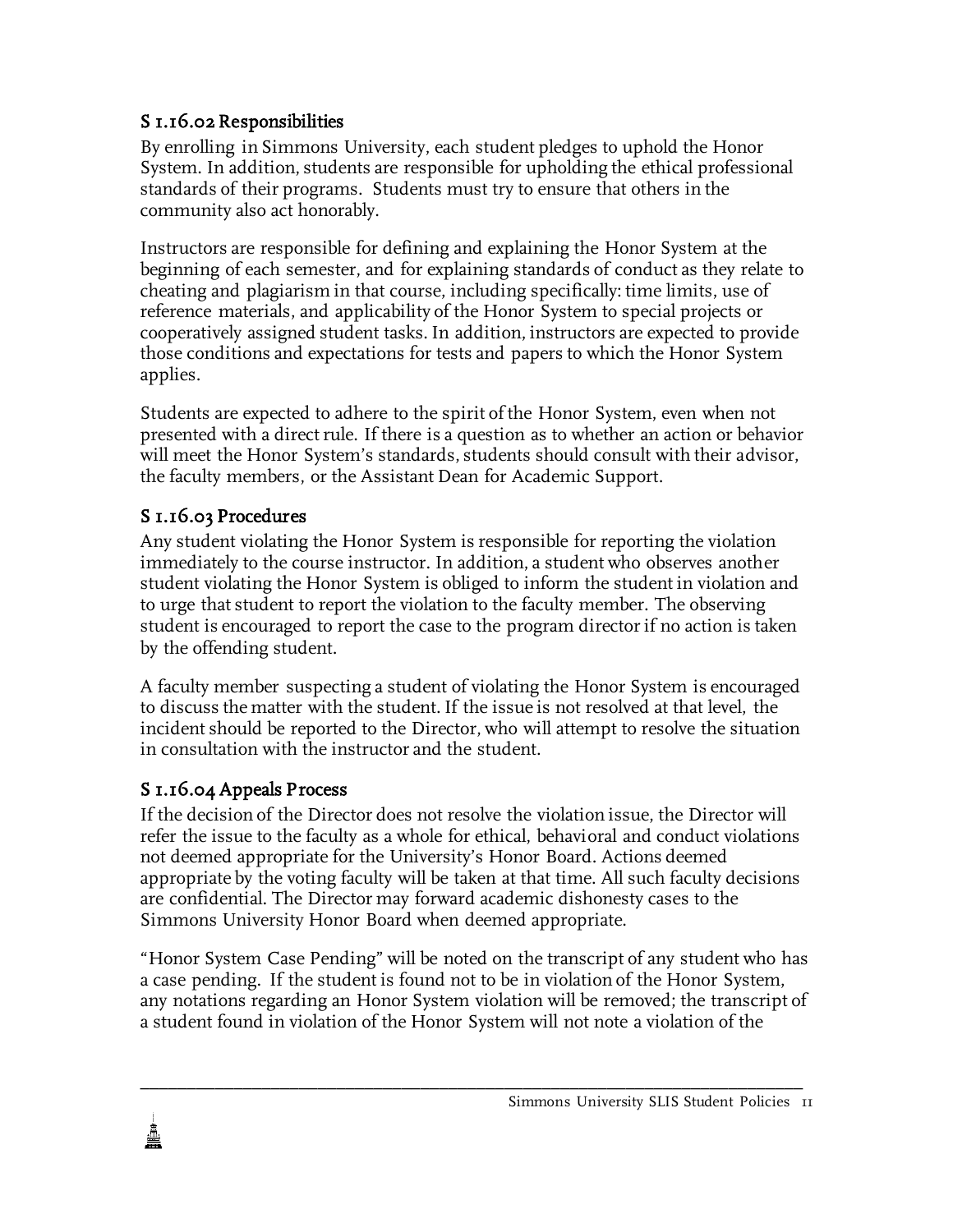Honor System policy, unless the student is excluded from the University. In this case, the transcript will be noted as follows: "Excluded from the University."

When a case is referred to the faculty, the student in question will be notified of the meeting. The student must be given an opportunity to examine and respond to the evidence before that meeting.

A violation shall be established by a preponderance of evidence and the faculty will render an appropriate remedy, which may include exclusion from the University. If any sanctions apply, they will be effective immediately upon the decision of the faculty and notification will be sent to the student and the instructor.<sup>v</sup>

### S 1.17 Incompletes

Students who become ill, have a medical emergency, a death in the immediate family, extreme hardship, or unusual circumstances, may request an incomplete from the instructor. Students must be performing at a passing level to be considered.

#### S 1.17.01 LIS Students

LIS students must fill out the petition form in consultation with the instructor and the Assistant Dean for Academic Support must review it. If approval is granted, the incomplete must be finished by the end of the following semester.

If the course work is completed by the agreed upon date, a course grade is then reported. If the course work is not completed, a grade of "W" is reported. A course in which a student receives a "W" will carry no credit toward completion of the program and will not be included in computation of the student's grade point average. A student may re-register for the course and must pay full tuition for the course.<sup>vi</sup>

### S 1.18 Independent Study

#### S 1.18.01 LIS Students

Independent Study offers a valuable opportunity for the advanced student who has demonstrated ability for research in fields related to personal experience, interest, or objectives. Projects can be adapted to individual students' interests or the common goals of a small group of students working together. For example: Independent Study may include group investigations on a topic of mutual interest or directed research resulting in an essay.

#### S 1.18.02 Eligibility Requirements for Independent Study

The student must have successful completion of 9 credits, a minimum of 3.0 grade point average, and the ability to make the work and time commitment required of an independent study.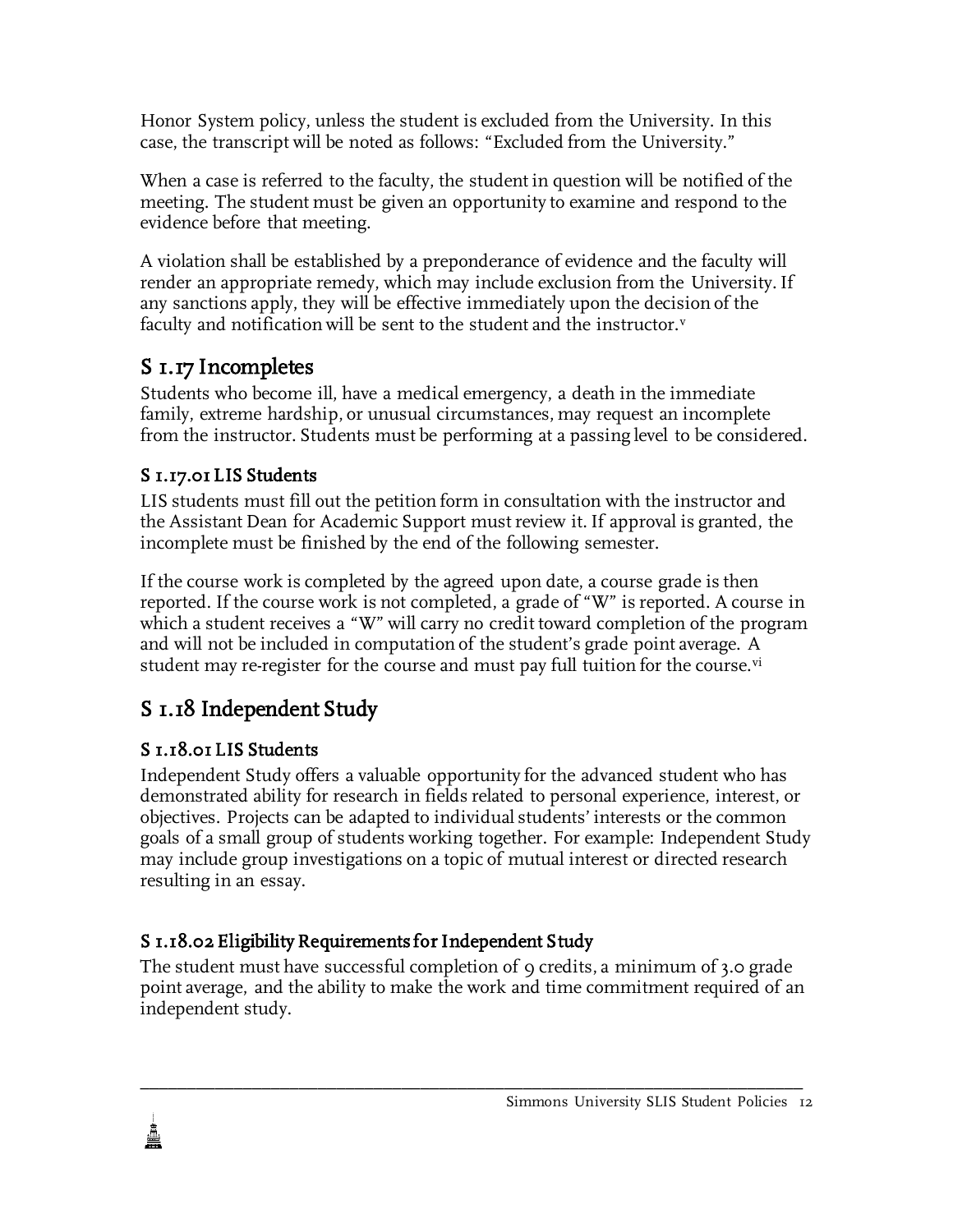#### S 1.18.03 Faculty Approval

In order to register for an Independent Study, a student must have prior approval from a supervising faculty member. The supervising faculty member must be a fulltime faculty member. Generally, a faculty member should be approached prior to the registration period. Based on that conversation, a student will then fill out an Independent Study form. This statement includes the dimensions of the research involved, the methodology to be used, and the objectives to be reached in the stated project. Once the form has been signed by both the student and the supervising faculty member, the form is then submitted to  $\text{s}$ lisreg@simmons.edu for final processing.

### S 1.19 Library Student Association

Faculty of the School recognizes the Library and Information Science Student Association (LISSA), and reaffirms its previous votes to this association as the legitimate representatives of the students, and a duly constituted body. The faculty voted to invite LISSA student representatives, up to three, to each meeting of the faculty.vii

### S 1.20 Low Grades

At the final faculty meeting for each semester, those students who have a grade point average below B (3.0) will be discussed. In addition, any individual member of the faculty may add the name of any individual student to the list for discussion.<sup>viii</sup>

#### S 1.20.01 Students -- Academic Standing

A student who comes before the faculty for discussion related to academic standing will receive an appropriate written communication of the discussion, the date, and/or the decision.ix

### S 1.21 Non-Degree Student

### S 1.21.01 Audit a LIS Course

ė.

Those interested in auditing a course may apply to the School as a non-degree student. Normally, classes meet once a week for three hours during regular semesters and twice a week during the summer session. Students must discuss with the instructor in advance the appropriateness of auditing the course. The option to audit a course is available on a space-available, non-credit basis to Simmons LIS alumni for \$400 per course and to non-Simmons applicants for one-half the prevailing tuition. The student activity fee is required as well for all non-degree students. Audits are non-refundable after the first class meeting. Registration is binding both financially and academically and the student will be billed based on the School's billing policy. The level of participation of non-degree students auditing a course will be determined by the instructor of that course.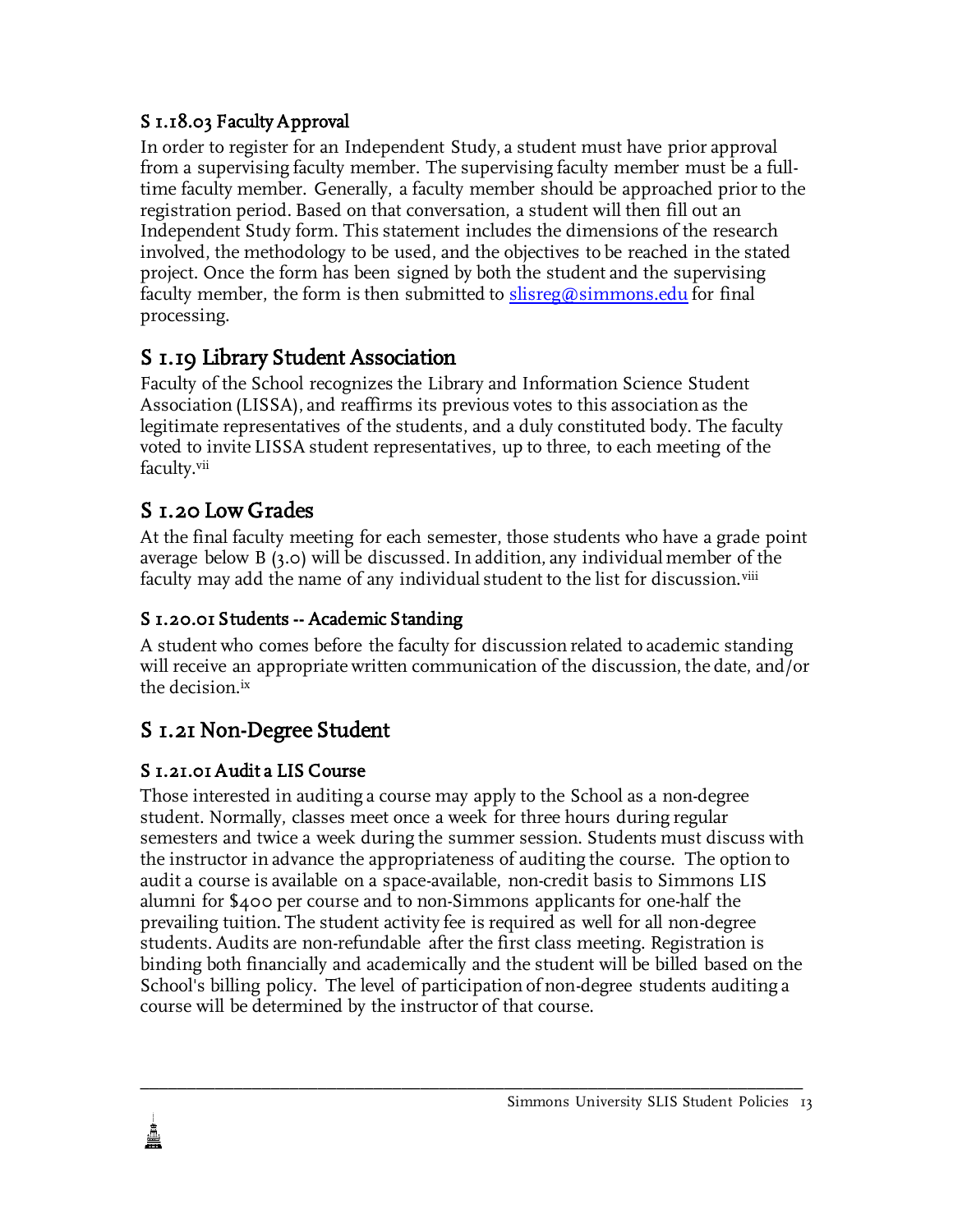#### S 1.21.02 Students planning to apply to the School

Potential students to the Master of Science degree are permitted to enroll in up to two courses as non-degree students. Non-degree students will be considered for courses after all current students have registered.

#### S 1.21.03 Simmons Employees

Current employees of Simmons University may enroll in up to 6 credits as a nondegree student.

#### S 1.21.04 Those who have earned their LIS degree

Simmons alumni or others who have earned their Master's in LIS from an ALAaccredited institution are allowed to audit as many courses as they would like, as long as space is available. If credit is necessary, no more than 6 credits may be completed. The student may petition the Assistant Dean for Academic Support if they require completion of more than 6 credits (e.g., those who already have their master's degree and are interested in completing SLTP or Archives certification).

#### S 1.21.05 Those interested in professional development but not the degree

Those who want to take a course for professional development and are not planning to apply to the master's degree program at a later date are allowed to enroll as an auditing non-degree student and will not receive a grade or credit. If the employer requires proof of earned grade or credit for tuition reimbursement, enrollment in no more than 6 credits will be allowed.

### S 1.21.06 Students enrolled in another LIS program

Anyone currently enrolled in a different LIS program who wishes to transfer coursework to that program may enroll for no more than 6 credits. Audited courses do not transfer into any degree program, as no grade or credit is earned.x

### S 1.22 Non-Discrimination Statement

The University does not discriminate unlawfully on the basis of race, color, religion, national origin, age, gender, transgender, gender expression, sexual orientation, disability, or veteran's status in admission or access to, or treatment of employment in, its programs or activities. In accordance with applicable law, admission to the University's undergraduate baccalaureate program is reserved for women. $x<sub>i</sub>$ 

# S 1.23 Short Course Week

鼻<br>睾

An MS student is limited to taking 3 credits at a time in one abbreviated format, known as Short Course Week.xii

# S 1.24 Student Data Gathering

Faculty of the School recognize that students' gathering of current data, through questionnaires, field interviews, and similar methods, can represent both a valuable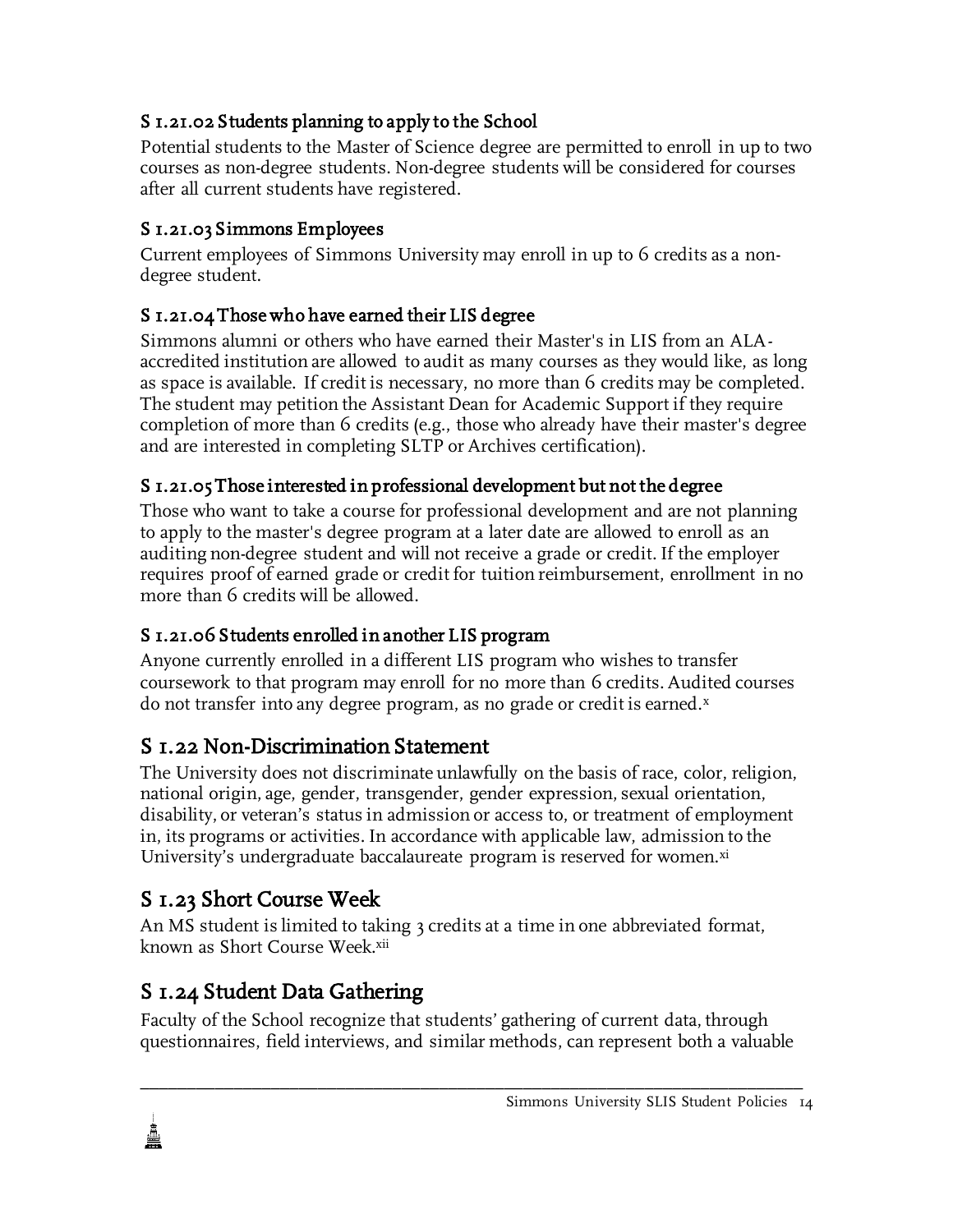learning experience and a significant contribution to the instructional objectives of courses. However, the faculty expects each instructor to exercise responsibilities in oversight of both the amount and quality of such activities, in order to safeguard the school's relationships with the professional community, which is vital to the success of its education program.

In particular, it is the responsibility of each instructor to take all necessary steps to ensure that these activities are not permitted to become burdensome to neighboring libraries, that any data-gathering tool is competent in construction and has been properly tested in advance of distribution, that unreasonable deadlines are avoided, and that providing the desired data does not place an inappropriate burden upon respondents.

Furthermore, as a matter of faculty policy, every student preparing to undertake such an endeavor should first obtain the permission of his/her instructor. It is the responsibility of all instructors to communicate this policy to students.

The faculty should contact the Office of Sponsored Programs for information about the Institutional Review Board process (x2415) or visit the IRB webpage at http://www.simmons.edu/about-simmons/leadership/provost/sponsored-<u>programs/institutional-review-board</u>.¤iii

### S 1.25 Transfer of Credit

### S 1.25.01 LIS Courses

ė.

With the approval of the faculty, the School will accept credit for LIS graduate work completed at another ALA-accredited graduate institution towards the Master of Science degree. Under special circumstances, the faculty may approve exceptions to the ALA accreditation requirement. A student may petition to transfer up to six credits. Graduate level courses taken toward an earned degree may not be considered for transfer of credit.

Please download the PDF for the full petition procedure and for the petition form.

### S 1.25.02 International Travel Courses

Students interested in taking an international travel course offered by a school other than Simmons should consult the approved list of international travel courses offered at ALA-accredited LIS programs. If the course is on the approved list, the student must complete the "Transfer of Credit" form and submit it to the Assistant Dean for Academic Support for processing prior to taking the course. If the course is not on the approved list, the student must consult with the Assistant Dean for Academic Support for approval. The approved list of courses and the Transfer of Credit Petition Form can be downloaded as a PDF.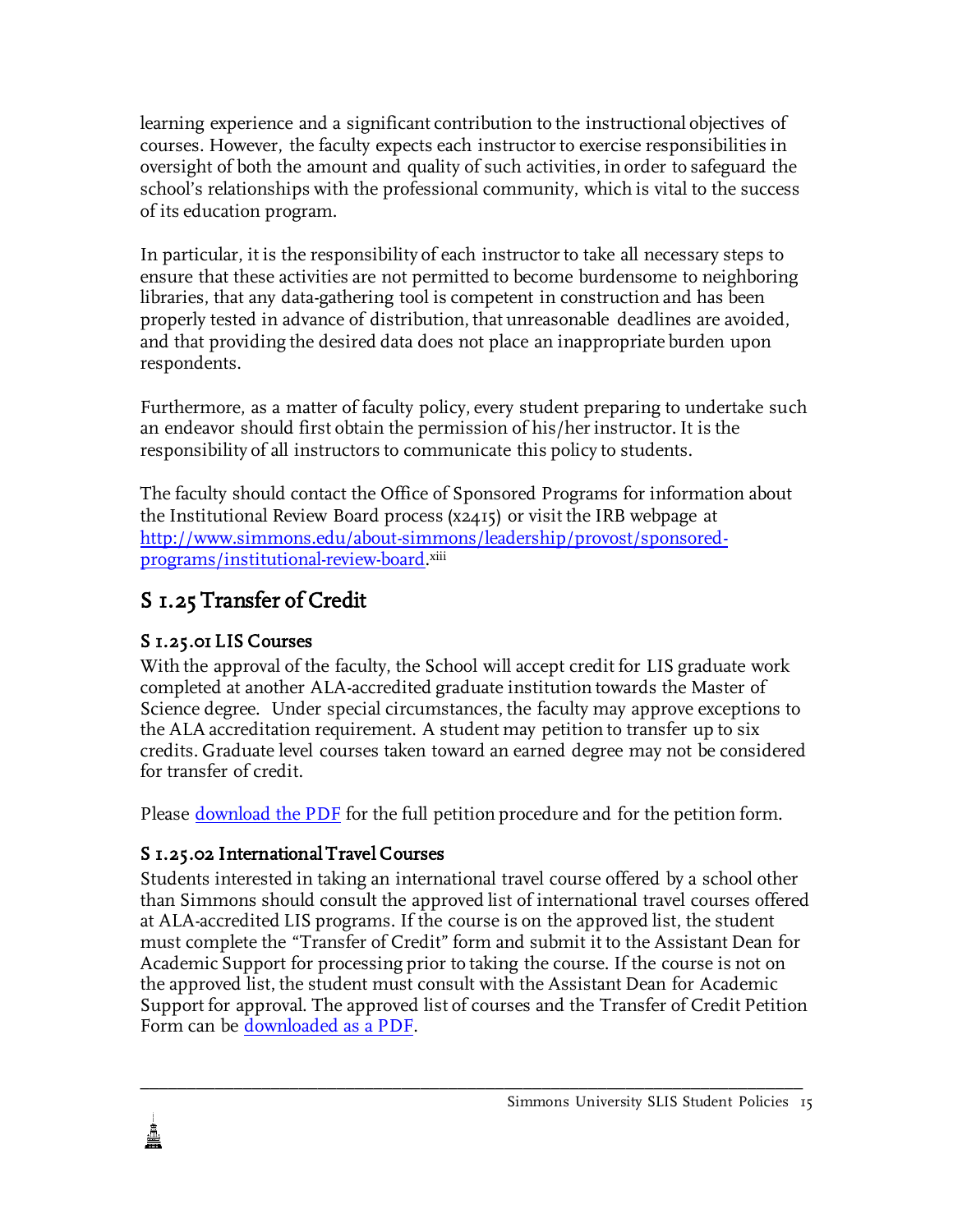# S<sub>1.26</sub> Waiver

Students who enter the School with an acceptable background of graduate study in library and information studies from an ALA-accredited program may petition the faculty for a required course waiver in addition to a transfer of credit upon completion of 12 credits. If there is no transfer of credit, a waiver may be requested to substitute an elective course from the library and information science curriculum for a required course. A waiver may only be requested if there is sufficient proof of the knowledge of the material covered in the required course to warrant such a waiver, as voted by the School faculty.

# S 1.27 Withdrawal from School or Courses

#### S 1.27.01 Withdrawal from Courses

A student may withdraw from a course without academic penalty at any time prior to its last scheduled meeting.

### S 1.27.02 LIS Students

A student who finds it necessary to withdraw or take a leave of absence from the School during the regular academic year or the summer session must send written notification indicating the reason for withdrawal to the Assistant Dean for Academic Support.

MS students who decide to withdraw from the School must:

- 1. Notify and meet with or contact the Assistant Dean for Academic Support.
- 2. There is an electronic form that is then emailed to the student to fill out that they are requesting to be withdrawn or take a leave of absence from the university. When the student fills out the form, an automatic email is then sent back to the Assistant Dean for Academic Support, the SLIS wufoo Administrator, the Registrar's office, and the Student Financial Service office. No withdrawal becomes official until the electronic form as been returned.
- 3. Recipients of financial aid should also notify the Office of Student Financial Aid. Financial aid recipients must also consult a financial aid officer before withdrawal from a course(s) or the program.<sup>xiv</sup>

# S 1.28 Other Simmons College Policies

ė.

In some instances the School and Simmons University may have different policies. In the instance where the policies differ, usually the School policy takes precedence. For policy clarification, students should contact the Assistant Dean for Academic Support.